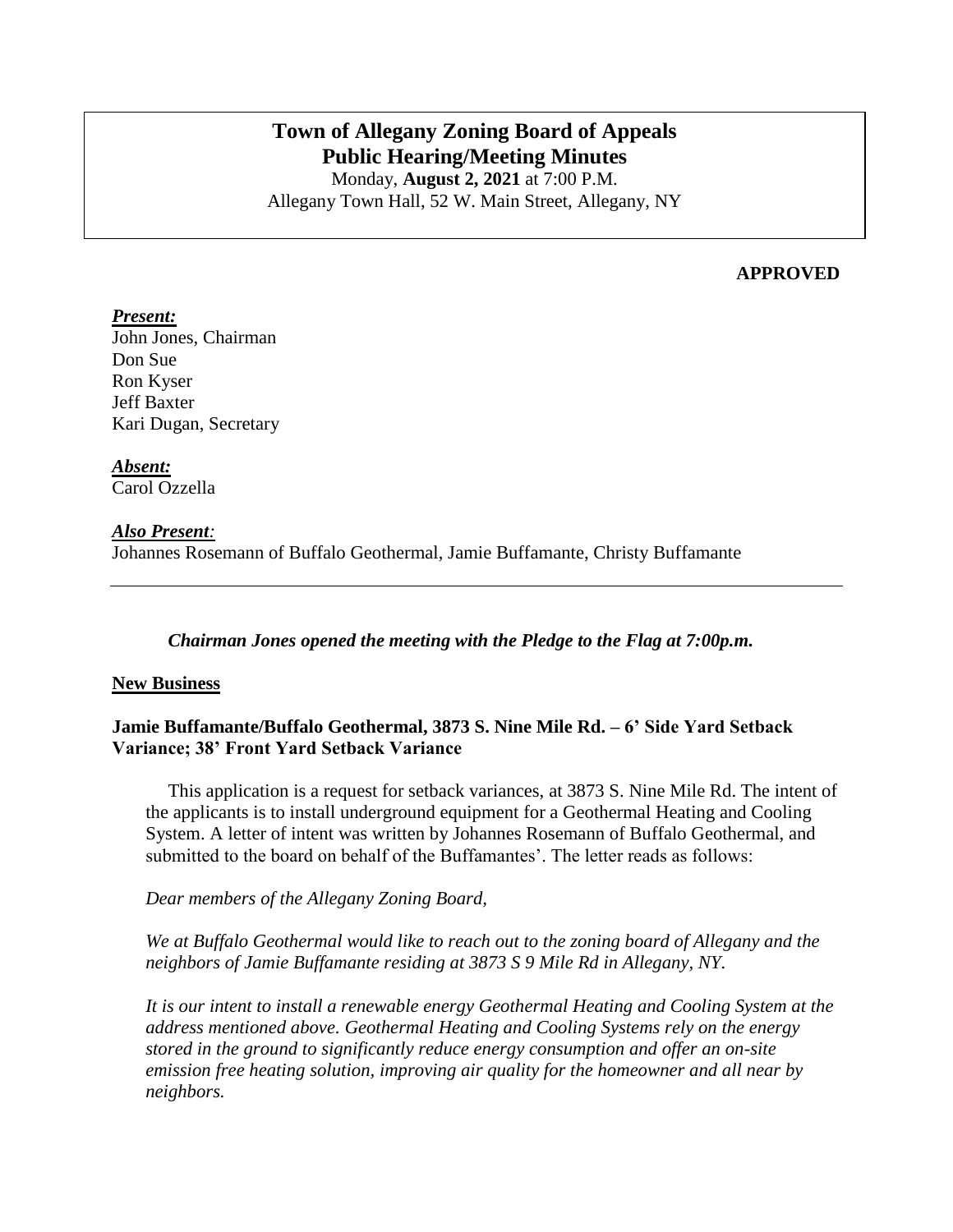*To"harvest" the energy from the ground we need to install closed loop HDPE-Piping 7-9 feet below the surface in horizontal trenches. Due to the shape and size of the lot, existing structures and utilities we request a variance on the side yard setback requirements to have sufficient area for this closed loop piping. The proposed action requires a variance of the minimum setback of 4 feet instead of the zoning setback of 10 feet on the east facing property line (please see attached copy of the survey with a sketch of the proposed excavation).*

*After the installation of the closed loop piping in the horizontal trenches they will be backfilled and not visible, thus not changing the look of the house or view for any neighboring parties. Furthermore, the proposed action does not encroach or infringe on any neighboring properties, nor would it impose any hardship on any neighbors, nor would it serve to create a situation where any neighbor's quality of life, property value, or peaceful co-existence would be negatively affected. Quite the contrary, the proposed Variance would allow the homeowner to avoid onsite emissions and improving the air quality for all neighbors and increase the property value of 3873 S 9 Mile Rd in Allegany, NY which should have a positive effect on the neighboring properties as well.*

*Thank you for your consideration.*

*Respectfully submitted,*

*Johannes Rosemann, BEng Operations Manager* 

Mr. Rosemann addressed the board, detailing the process of installation of the underground piping, as well as how the Geothermal Heating and Cooling System will operate. While, none of the neighbors of this property were present at the meeting, the homeowners submitted a handwritten statement from their neighbor on the affected side, Susan O'Rouke, which reads as follows:

#### *7/30/21*

*I have no objection to the above; regarding my neighbor Jamie Buffamante.* 

*Susan O'Rouke*

### *Mr. Sue made the motion that a Public Hearing is not required for this application. 2nd by Mr. Baxter. Chairman Jones – aye; Mr. Kyser – aye; Mr. Sue – aye. Mr. Baxter – aye. Carried.*

After thorough discussion, regarding the Town of Allegany Zoning Ordinance regulations, it was determined this underground closed loop piping does not meet the definition for a structure. Therefore, the Town of Allegany Zoning Board of Appeals resolved to the decision that a variance is not required for this matter. The board advised the applicants to